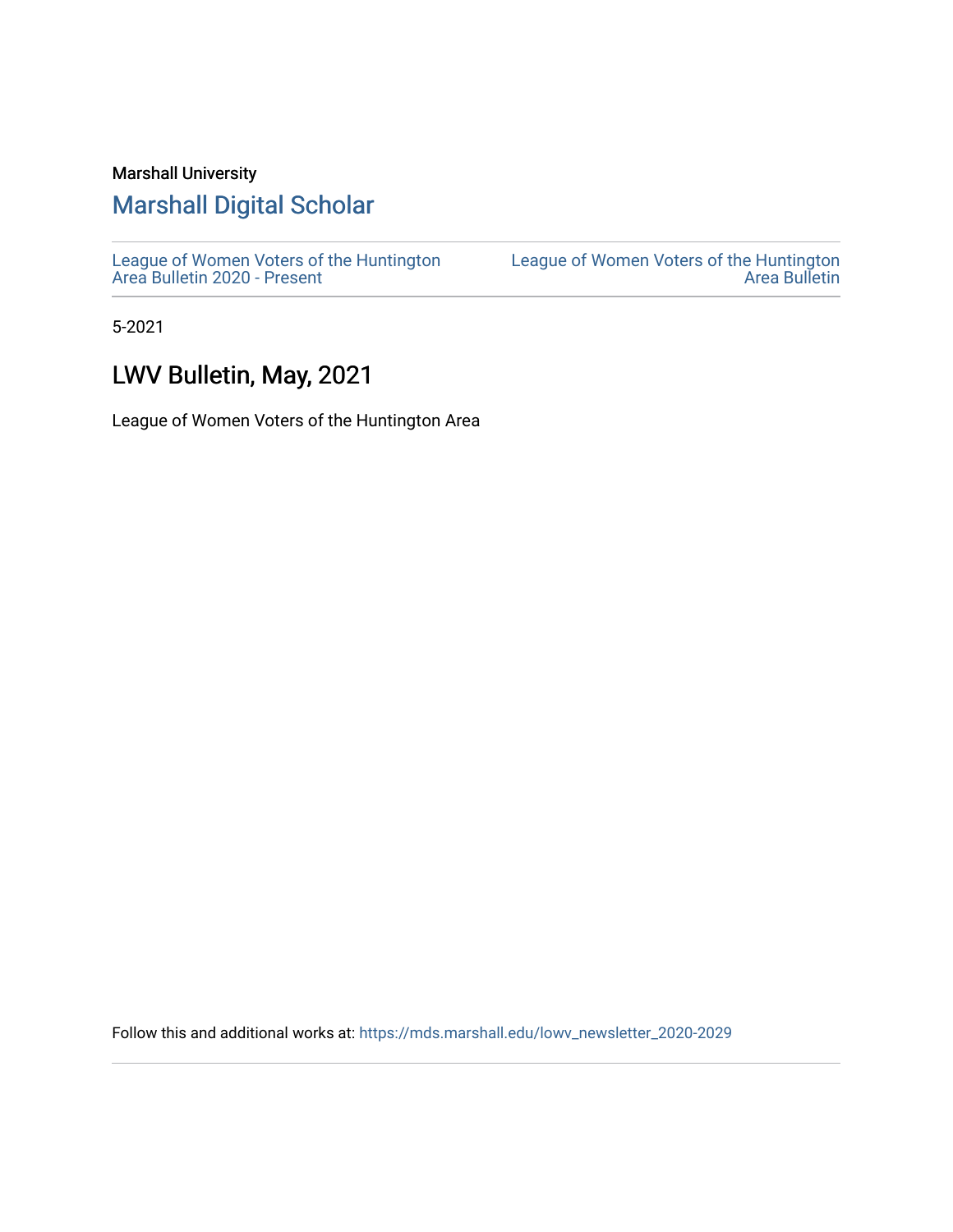

Wendy Thomas, 2<sup>nd</sup> VP, wxthomas@frontier.com



*Empowering Voters. Achieving Democracy ……. Page 1 Funding for WV from the 'America Rescue Plan' is on the Way … Page 2 Health Care Legislative Report 2021 ………. Page 3 Hearing Corporate Voices ………. Page 4*

#### **EMPOWERING VOTERS. ACHIEVING DEMOCRACY** by Helen Gibbins

Empowering Voters. Achieving Democracy is the mission statement of the League of Women Voters. We are part of an organization whose purpose is two - fold --- Promote participation in government and advocate on selected issues that our members have agreed to through study and consensus. Many of the selected issues need to be coordinated at the national or state level. All of this costs more money at the national level than at local levels where more of the work is achieved by volunteers. Here are ways we work to achieve that goal.

We are connected to the LWVUS so that we provide Voters Service and advocacy on issues in a consolidated and professional way throughout the country. Likewise, we work with the LWVWV on advocacy and Voters Service. So that we can be more effective, we cooperate with other organizations with similar objectives such as on environmental quality, health care, good government, and election laws. All advocacy and Voters Service take funding, especially at the national level.

We recognize that the membership dues are high for a number of persons, but can explain the costs. Our budget includes per member payments to the national and state levels of the League. The costs for running the national office in DC are high because of rental costs and salaries. The directors work to keep costs down, but the office must be located in DC for its advocacy work. The salaries for the staff are lower than at many non-profits, but the directors recognize that competent staff is essential for the work of our organization. Likewise, the per member payment to the state level of the League makes it possible for us to be involved in statewide issues.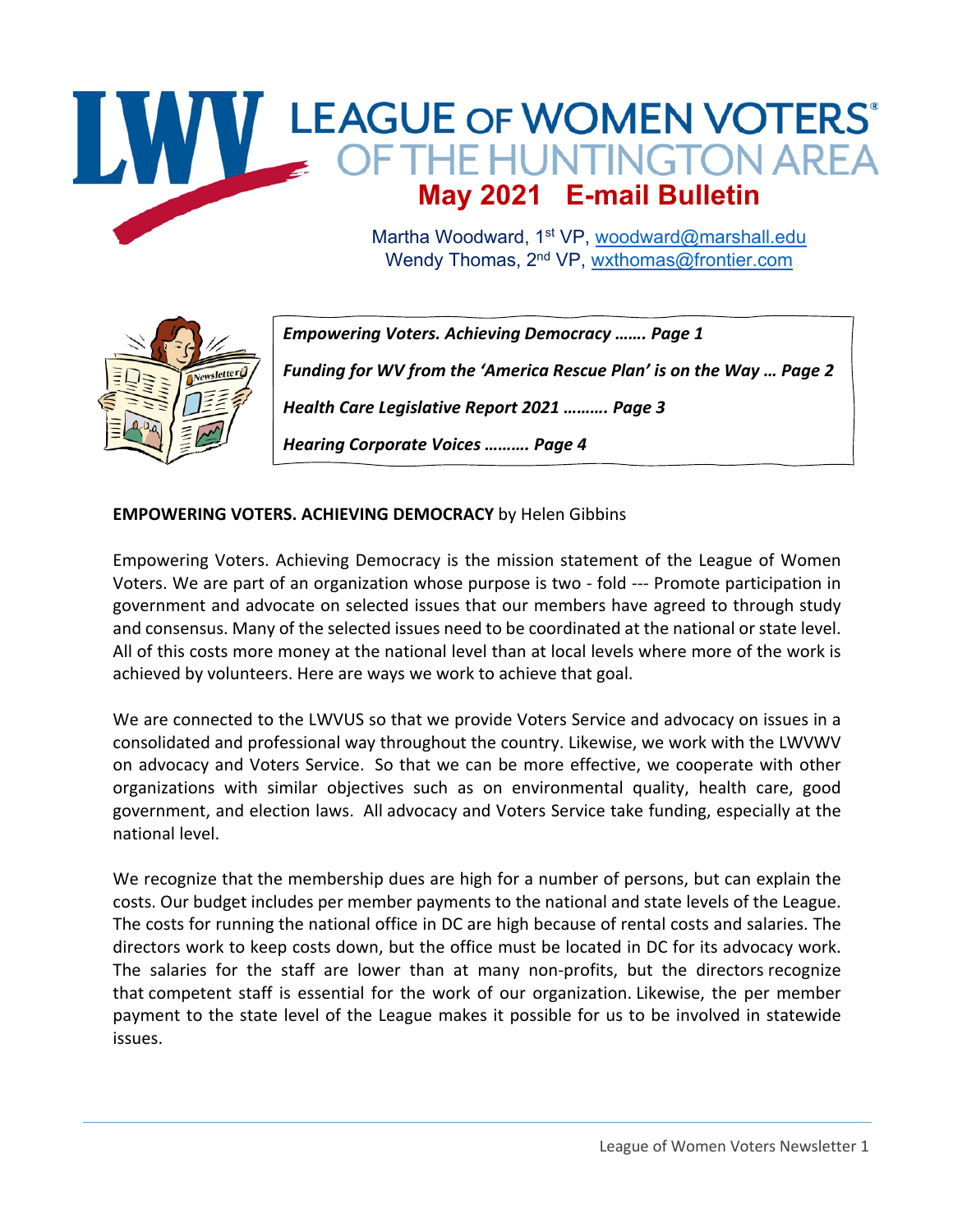At the local level some of our board members fund their League expenses rather than asking the treasurer to send them a check. Our budget should include the actual costs of projects for those who cannot afford to pay for the costs of their League work. See "Year in Review" published in the April bulletin.

I compliment the Huntington Board of Directors for implementing the many projects during the past year even though we experienced a pandemic. They research the issues and are enthusiastic, innovative, and cooperative. If you would like to help with any of the projects, please contact a member of the Board of Directors. Wendy Thomas, wxthomas@frontier.com, chairs the membership committee.

#### **FUNDING FOR WV FROM THE 'AMERICAN RESCUE PLAN' IS ON THE WAY!** By Nyoka Chapman

You may do a double take when you see the amounts of money coming to West Virginia following the passage of the 'American Rescue Plan' (Covid-19 stimulus package). You can see the full breakdown of the \$4 billion dollars headed to WV at Joe Manchin's website: https://www.manchin.senate.gov/arp. Itemizations of specific amounts designated for cities, counties and municipalities as well as health care systems & more are listed.

### **As you can see, many of these disbursements are coming to the aid of LWVWV platform issues!**

- **INDIVIDUAL AID:** \$1,400 stimulus checks to most West Virginians; child tax credits; Earned Income Tax Credit; health insurance assistance; student loan assistance; and unemployment through Sept. 6
- **SMALL BUSINESS AID:** Reauthorization of PPP, EIDL, shuttered venue and restaurant assistance Previously, WV small businesses received over \$1 billion in direct aid
- **BROADBAND:** \$138 million in funding for broadband and \$2 million for hotspots
- **LOCAL:** \$677 million in funding for cities and 55 counties, to be administered by local governments
- **STATE:** \$1.25 billion in funding for WV state government, to be administered by the Governor and legislature
- **VACCINES:** \$11 million to WV in supplemental vaccine funding and on increasing vaccine doses
- **EDUCATION:** \$800 million for WV pre-K through 12th grade; \$190 million for WV colleges and universities
- **CHILD CARE:** \$260 million for WV child care and \$10 million for WV Head Start
- **SENIORS:** \$9 million for WV senior programs
- **HOUSING:** \$152 million for emergency rental assistance in WV and \$38.5 million for LIHEAP
- **TRANSPORTATION:** \$8 million for WV airports; \$24 million for WV transit systems
- **VETERANS:** Approximately \$2.2 million for Veteran's nursing homes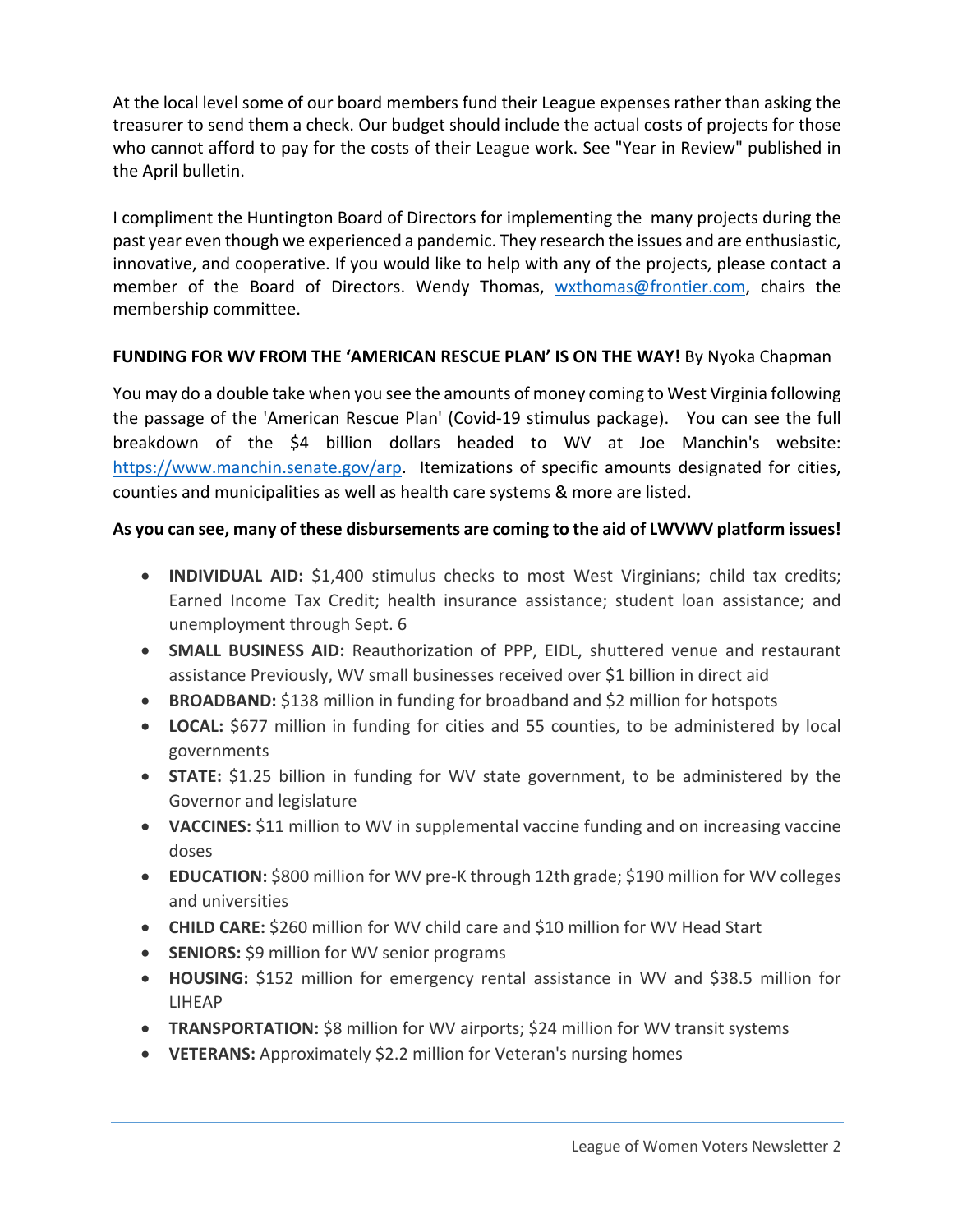- **HOSPITALS AND RURAL HEALTH:** Millions in direct funding to help WV hospitals, clinics, nursing homes, health departments, home health, and long-term care
- **DRUG PREVENTION:** Millions in direct funding to WV through the Substance Abuse Prevention and Health Service Administration
- **FOOD ASSISTANCE:** Direct funding to our most vulnerable West Virginians through federal programs
- **FIREFIGHTERS AND FIRST RESPONDERS:** The Assistance to Firefighters and SAFER grant programs will receive additional allocations of \$100 million and \$200 million respectively; Firefighters and First Responders are also eligible for support under state and local government funds

### **HEALTH CARE LEGISLATIVE REPORT 2021** by Betty Barrett

To say the recent West Virginia Legislature's session was interesting is an understatement. Underlying the whole 60 days was the Republican effort to reduce or eliminate WV personal income tax. Not specifically a health-related bill, if it had passed, all services funded in the state's budget for 2021-22, including health care, would have been impacted, and most would be substantially reduced. The bill did not pass after the House emphatically rejected it 100-0, a rare occurrence.

The issue is not dead but will be studied. A good resource for studying it is the WV Center on Budget and Policy, wvpolicy.org. You may want to get on their email list for their excellent materials on many subjects, including health care.

Two excellent bills passed, supported by the League. HB 2266, approved with broad bipartisan support, extends post-partum Medicaid coverage to a full year, up from 60 days (which had been a recent improvement). Lead sponsor was Dr. Matt Rohrbach, joined by Evan Worrell, both Cabell County. The other one was HB 2263, also sponsored by Rohrbach and Worrell. It will lower the cost of prescription drugs for individuals on commercial insurance plans. It requires insurance companies and Pharmacy Benefit Managers (PBMs) to share rebates on drugs with customers.

Delegate Chad Lovejoy of Cabell was successful seeing HB 3107 approved, after five tries, providing Workers Comp for PTSD in first responders, such as fire fighters, police and emergency service staff, as a pilot project.

HB 2918 passed, allowing expansion of Drug Courts, if there is funding available. Cabell's drug court has been highly successful. We will follow the expansion and report on funding.

Broadband expansion (HB 2002) in West Virginia will improve the use of telehealth, which is hoped will increase access to health care in the state. It will improve statewide access to computer use.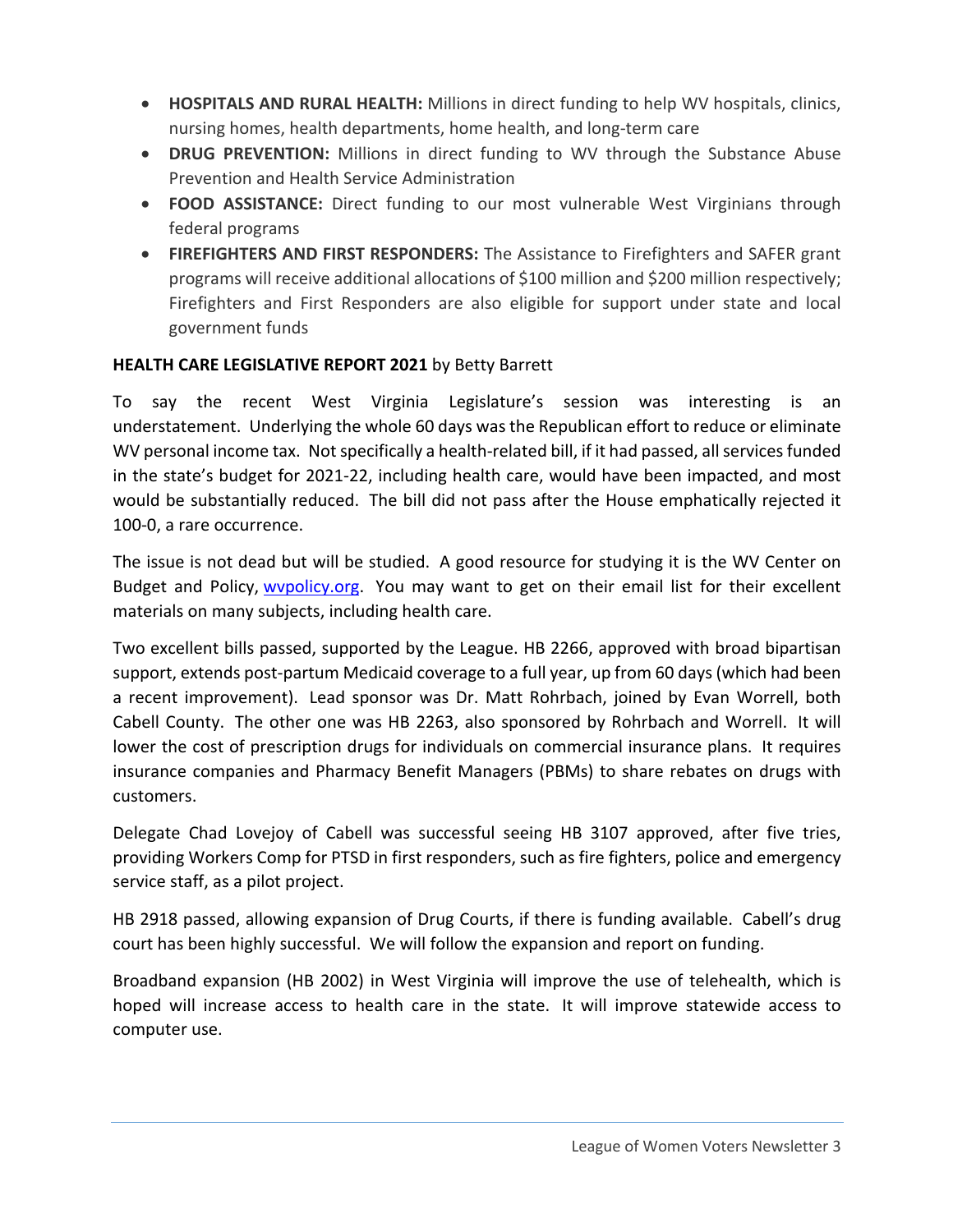A bad bill that did not pass was HB 2598, reducing inspection of above ground storage tanks. Perhaps our legislators learned a lesson from the contamination of the drinking water supply to Kanawha and other counties from a leaking chemical storage tank.

Another bill the League opposed that passed allows some previously excluded chemicals from drinking water to be allowed. This bill will most likely be explained under the environmental bills in this newsletter. It is not directly health care related but impacts public health.

A bad bill that did pass, SB 334, requires increased regulations for harm reduction programs, which include needle exchanges, such as the successful program of the Cabell-Huntington Health Department. Despite research showing their value to public health, more and complicated requirements added are likely to prevent establishment and result in closure of these programs.

Another successful bill, HB 2982, requires doctors to give information that some medication – driven abortions may be reversible, though credible research disagrees, and shows dangerous results.

HB 2368 makes visitation to a health care facility a patient right even during a pandemic, allowed at least once every five days, despite the risk of spreading disease. Visitors would be required to follow federal guidelines. Lack of visitation to such facilities as nursing homes or assisted living had been protested.

As this is written, not all the bills have been signed by the Governor, and efforts are ongoing to request several vetoes. As always in legislative sessions, the League wins some and loses some. We will have another opportunity next year.

#### **HEARING CORPORATE VOICES** by Nyoka Baker Chapman

To the shock of some politicians, corporate consciousness has evolved and taken on a life of its own. Not only are there recent individual corporate rumblings, but there is also a *coalition* of corporations speaking out in support of Voting Rights. The Civic Alliance https://www.civicalliance.com/ has a growing membership of over a thousand companies that are making a stand to protect voter access. Many participating members do business in our own neighborhoods and many are familiar brands.

A recent political call for corporations to keep their opinions to themselves with regard to voting rights would seem to be a slap in the face of free speech, based on their 14th amendment right to 'personhood.' Numerous decisions have determined that corporations can participate in actions as individuals. Though Santa Clara County v. Southern Pacific Railroad Company, 118 U.S. 394 (1886) did not have an effect on the Tillman Act of 1907 *(which though unenforceable, banned corporate contributions to federal candidates),* future cases spotlighted the connection between the 14th Amendment acknowledgement of corporations as individuals with First Amendment rights; most notably *Citizens United v. FEC (Federal Election Commission)*, 558 U.S. 310 (2010), and *McCutcheon et al. v. Federal Election Commission*, 572 U.S. 185 (2014).